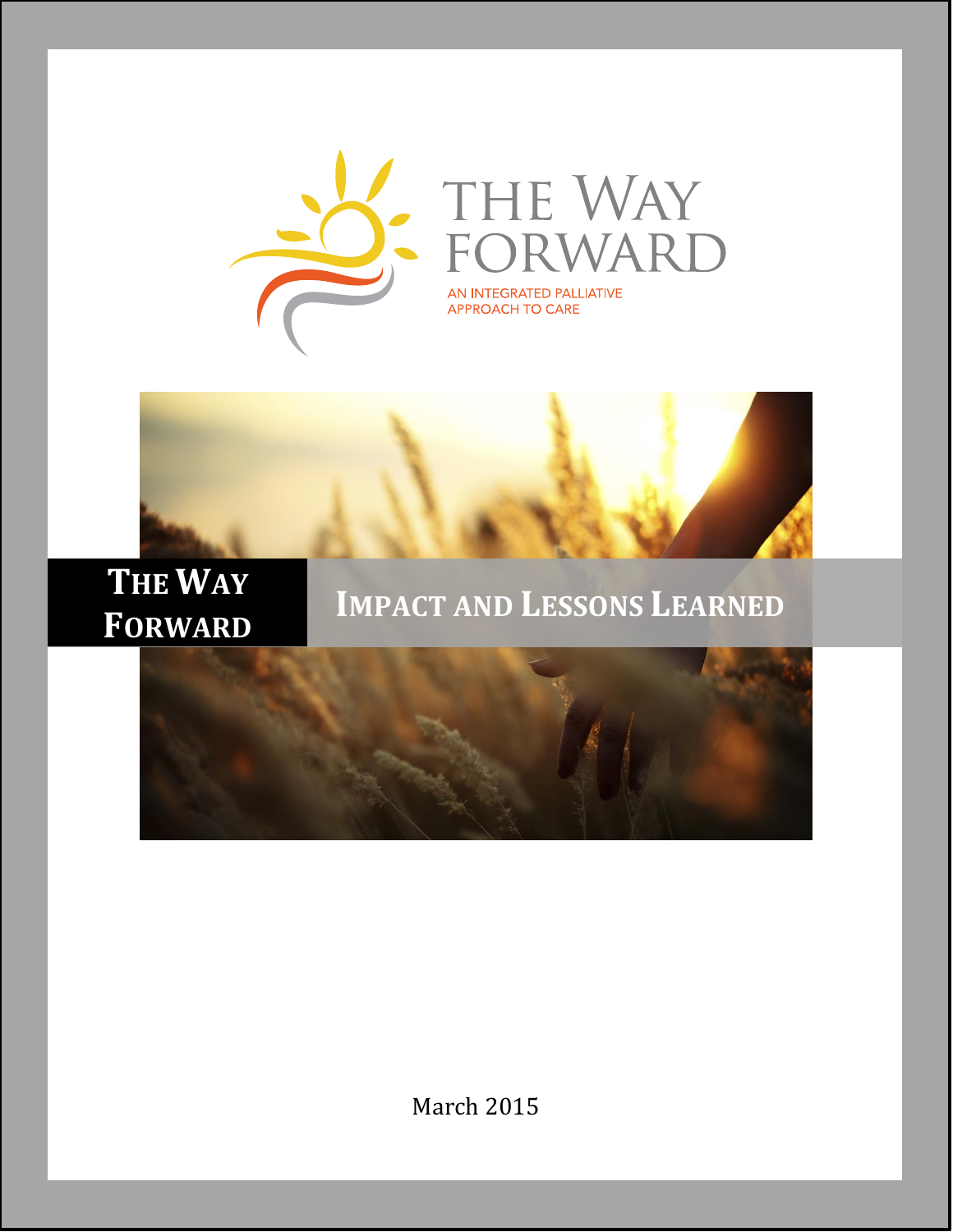Across Canada, we are seeing a sea change in care for people faced with frailty and/or chronic life-threatening illnesses. Palliative care services – once only offered in the last days or weeks of life to people designated as dying – are now being integrated with treatment services to enhance people's quality of life throughout the course of their illness or the process of aging.

On April 1, 2014, Alberta Health Services launched the province-wide adoption of an ambitious Palliative and End-of-Life Care framework that will improve choice and equity for all Albertans faced with life-limiting illnesses. Over the first year, the province will actively promote advance care planning, create a one-stop website with resources for health care providers, patients and families, train health care providers to provide high quality palliative care wherever people are ("treat in place"), add new services such as 24/7 on-call palliative physician support and increase palliative and hospice spaces in rural and urban settings.

Around the time that Alberta embarked on its innovative Palliative and End-of-Life Care framework, the Canadian Home Care Association began spearheading a twoyear project – Mobilizing Action: Family Caregivers in Canada – designed to spark action to improve support for family caregivers. The project is actively promoting an integrated palliative approach to care, which focuses on meeting a person's and family's full range of needs – physical, psychosocial and spiritual – at all stages of frailty or chronic illness, not just at the end of life.

On the east coast of Canada, Health PEI and the PEI Provincial Integrated Palliative Care Team (P-IPCT) used the National Framework as a roadmap for the further development of a fully integrated palliative care service for all Islanders. The P-IPC Team will continue to focus their efforts on the priorities as outlined in the Framework to ensure that all Islanders have access to high quality hospice palliative and end-of-life care.

What do these and other innovations across Canada have in common? They were influenced by *The Way Forward*, a three-year (2012-2015) collaborative initiative of the Quality End-of-Life Care Coalition of Canada (QELCCC) and the Canadian Hospice Palliative Care Association (CHPCA), supported by one-time funding from the Government of Canada. Building on innovative programs already underway across Canada and the globe, *The Way Forward* helped identify and share best practices in integrating the palliative approach to care into all care settings.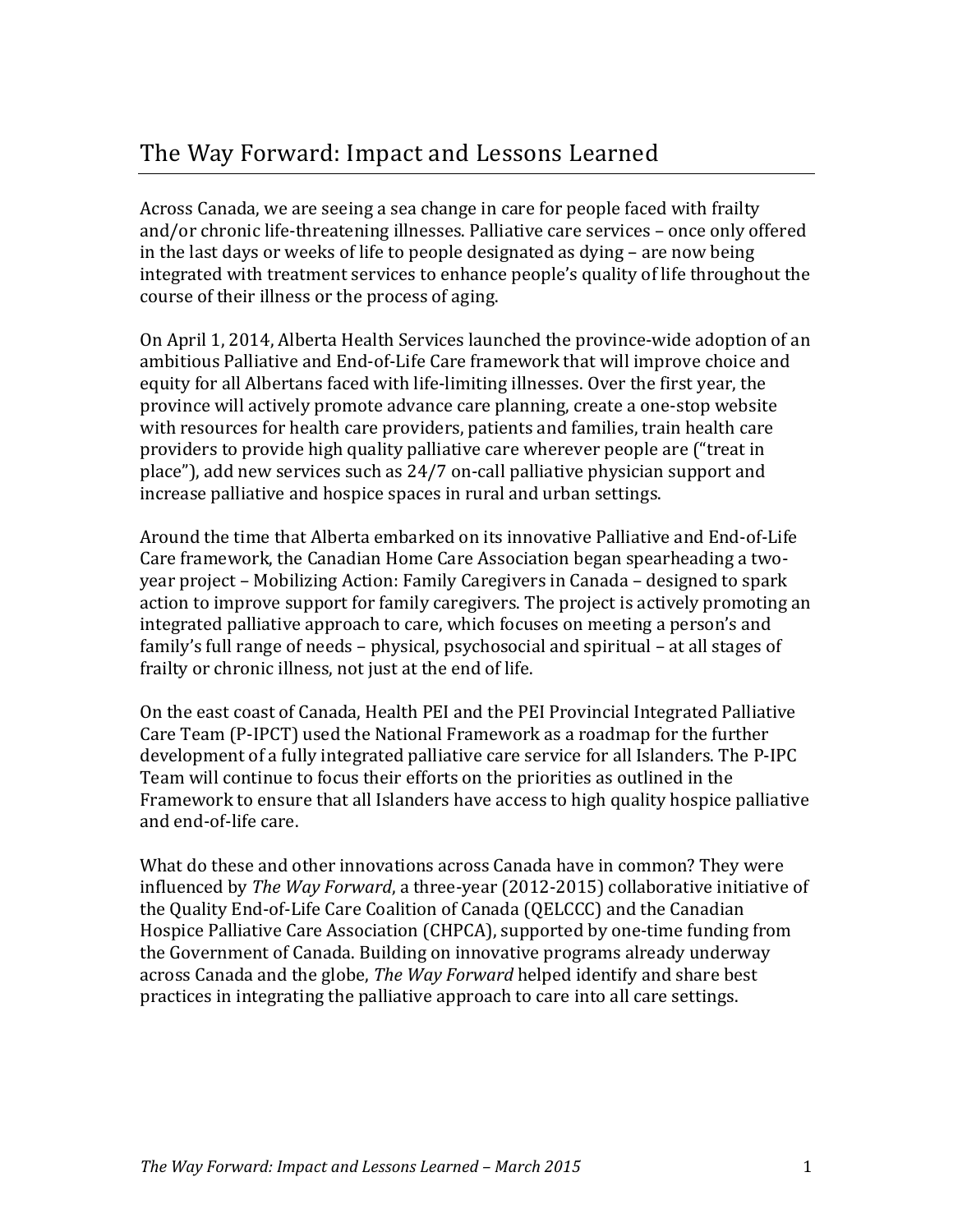The idea for The Way Forward came from the community. Five years ago, the QELCCC and the CHPCA approached Health Canada with a novel idea. To ensure equitable access to palliative care services, it was time for a more consistent federal, provincial, territorial and community response. Between 2001-2007, the federal government supported a Secretariat on Palliative and End-of-Life Care that developed the Canadian Strategy on Palliative and End-of-Life Care (2002-2007). With the Secretariat no longer active, there was still a need to see the national work continue.

To address this gap, the QELCCC and CHPCA pitched a community-led process, where they would take the lead, consulting with the provincial and territorial governments and using their established networks of agencies and organizations to develop a national framework. The theory was that the process itself would create a groundswell that would result in programs and settings across the country adopting an integrated approach to palliative care. The federal government was supportive of innovative national initiatives, and provided \$3 million from a 2011 budget commitment to fund The Way Forward between 2012-2015.

### At the Tipping Point for Change

*The Way Forward* did not invent the concept of an integrated palliative approach to care. The sense that we need to think differently about care as people near the end of life has been growing for some time – driven by some key trends:

1. **Significant changes in illness trajectories**. Advances in treatment are changing the way we die. Canadians are now more likely to survive a heart attack or a cancer diagnosis, and to live for several years with chronic illnesses or increasing frailty. Although *when* people will die is less predictable, they will still experience the same losses throughout their illness trajectory (e.g. pain, loss of mobility and other functions, physical and mental limitations, loss of roles and relationships). They – and their families - would benefit from palliative care services – such as psychosocial support and pain and symptom management – that can enhance quality of life. Being diagnosed as "close to death" should no longer be the trigger for Canadians to receive these services.

2. **The cost of "futile" treatments at end of life**. Growing data on the cost of health care services show that our health systems spend a significant amount on procedures in the last days or weeks of a person's life that offer little benefit and sometimes increase the person's discomfort. A closer look at these interventions showed that many occurred simply because many people did not have advance care plans and health care providers were hesitant to have open transparent conversations with individuals and families about the prognosis or the benefits and risks of those interventions.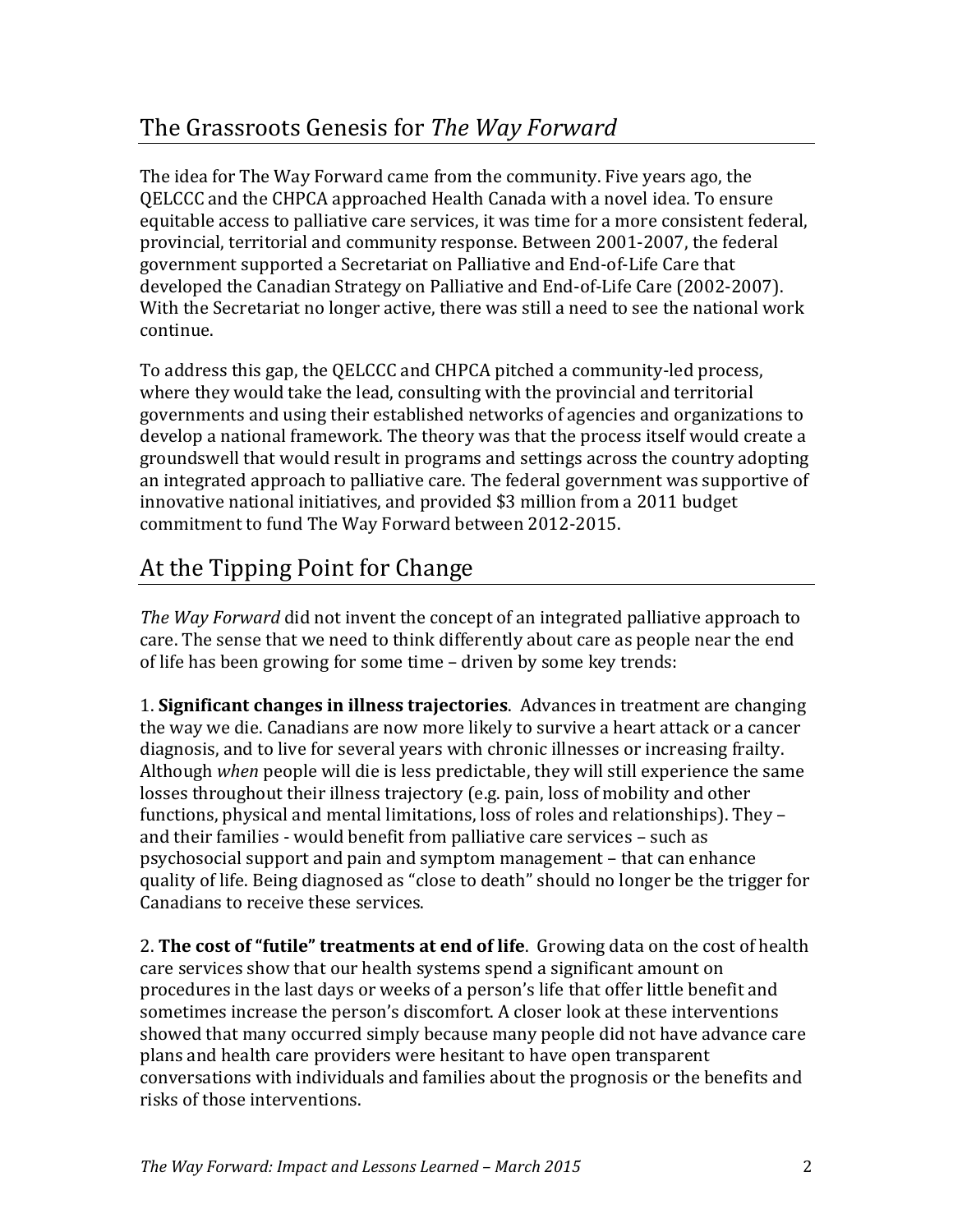3. **Increasing health care costs and pressure to manage them**. Faced with rising health care costs and pressure to manage and control budget increases, health care systems are making concerted efforts to reduce the use of costly hospital services and provide more care in the community. Despite the fact that most Canadians would prefer to die at home and that only a small proportion need intense tertiary care in the last days or weeks of life, most (67%) still die in hospital. This disconnect between the care that people want and need and the care they receive is due, in large part, to a shortage of community providers who skilled in the palliative approach to care and the lack of supports for family caregivers who – given changing illness trajectories – are often providing care for a loved one for years.

4. **Consumer advocacy**. As our population ages, more people are speaking out about the kind of care they want as they near end of life. They are advocating for services that focus on quality of life as well as options that allow them to die "at home" wherever home may be. The success of the recent book, *Being Mortal*, by Atul Gawande is a sign of how pervasive and mainstream the conversation about how we die has become.

5. **A growing focus on advance care planning**. Over the past few years, a number of Canadian jurisdictions have actively promoted advance care planning – encouraging primary care providers to talk to their patients about the kind of care they want. However, the process itself raises expectations that the home-based and community-based care people want will be available as they age – which is currently not the case in many parts of Canada. Those expectations are another pressure for change.

### Tools to Spark and Accelerate Change

By 2010, we had reached a tipping point in the thinking about care at the end of life. The health policy world had acknowledged that the approach to care needed to change, but wanting change and making change happen are two different things.

*The Way Forward* worked because it provided practical tangible tools and resources to help policy makers, health planners and service providers make changes and make them more quickly, including:

- a clear definition of an integrated palliative approach to care;
- a policy paper that explained the concept and the rationale for an integrated palliative approach;
- a summary of the literature;
- descriptions of innovative models of an integrated palliative approach to care already in place and working around the world;
- analyses demonstrating the cost-effectiveness of the palliative approach to care;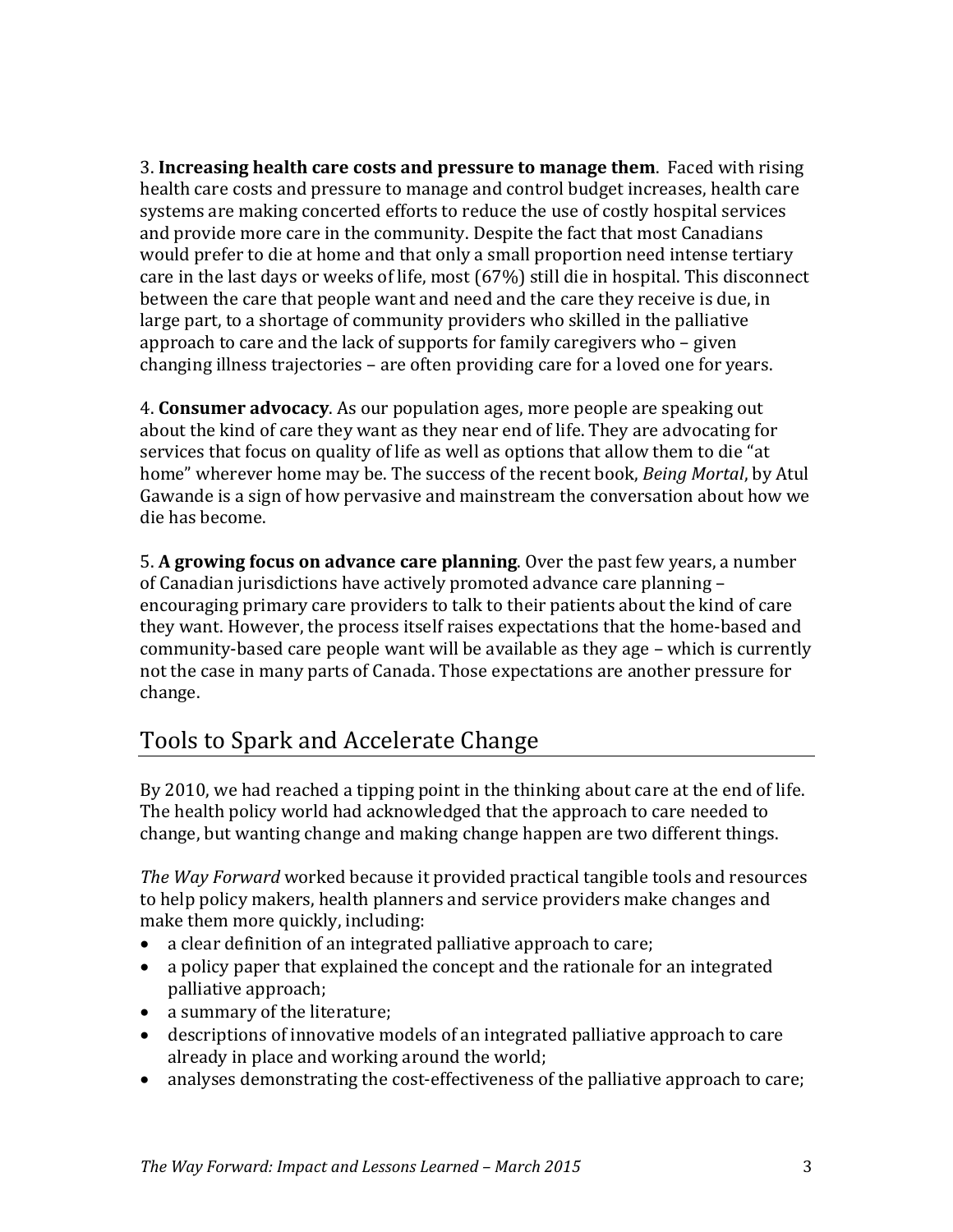- surveys of Canadians, family physicians and nurses working in primary care to understand their attitudes and perspectives;
- a framework or roadmap to implementing an integrated palliative approach to care with clear action steps for sectors, health care settings and providers.

*The Way Forward* is a national initiative in a country where provinces make health care policy and decisions. Recognizing that tension, *The Way Forward* focused on providing research and information that would be useful to all jurisdictions and would save them the time and expense of doing their own technical reviews. Its background documents and papers answered key questions, such as: Who has already done this and does it work? Is it cost effective? What do you need to think about when shifting to an integrated palliative approach to care? Who needs to be involved? How do you measure quality?

The national framework or roadmap was structured in a way that had three key strengths.

1. The framework was developed as a draft and then used as the basis for consultation with people at all levels in the health care system – provincial/territorial ministries, regional health planners, health professional associations, local service providers and consumer groups. Not only did it provide a roadmap for implementing an integrated palliative approach to care, it became the way to engage people in the conversation.

2. The framework included sector specific actions. It laid out the steps that each sector could take to shift the system to an integrated palliative care approach. We were able to check with people working in all sectors and ask key questions such as: does this make sense to you? Does this reflect your reality? Will this work in your sector? Is anything missing?

3. The framework reinforced that change is organic and can start anywhere. It doesn't need to wait for provincial policy or the kind of province-wide initiative launched by Alberta. It can begin in a primary care practice, a home care service or a long-term care home. The goal of the framework was to empower people throughout the health care system and give them the tools to be able to start where they are and act now.

And this strategy worked. As Max Jajszczok from Alberta Health Services said, "We were able to fast track everything because we had all the information – evidence and data – at hand. We followed the framework and now we have a provincial plan."

Through the QELCCC, different sectors were intensely involved in reviewing and providing advice on the national framework. As a result, they developed a greater sense of ownership. Speaking for the Canadian Home Care Association, Executive Director Nadine Henningsen acknowledged that "the palliative approach to care is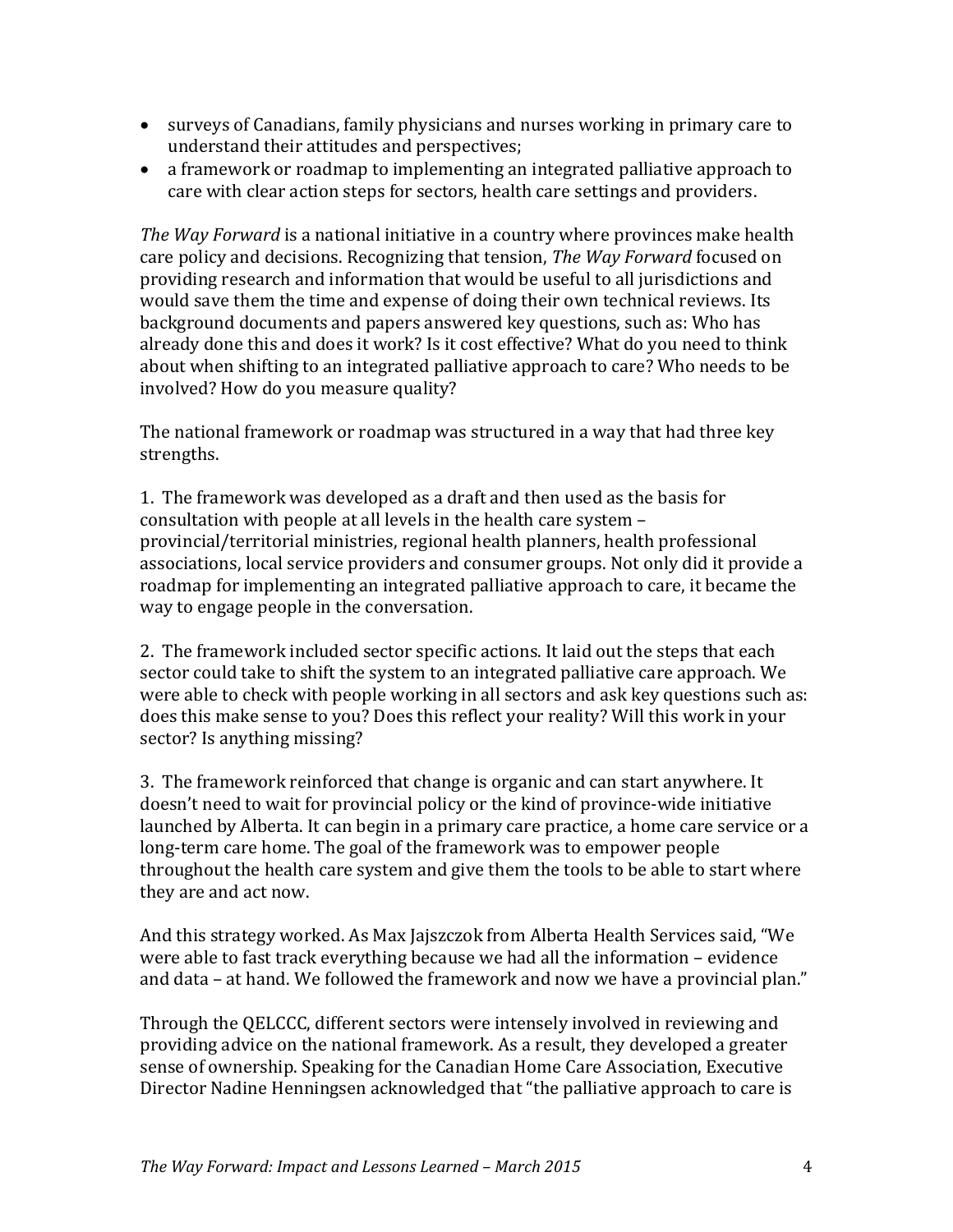now one of our key priorities." The Association has taken the issue to its family caregiver community and is helping to shape how services will roll out across the country.

*The Way Forward* documents are practical "how-to" tools, so they are less likely to be documents that sit on shelves. They are more likely to be used as a starting point or guidelines, providing the kind of detailed information that programs can use to develop their own plans.

#### Lessons Learned

Lessons learned from *The Way Forward* may also help shape national opportunities for other health system transformations. Here are four key lessons:

1. **Build relationships**. Having the initiative led and championed by a network of organizations like the QELCCC means that you already have buy-in and influence across the system. The initiative can leverage these organizations' networks and have more impact.

2. **Provide the evidence**. A strong focus on acquiring, assessing and summarizing research – and a willingness to develop additional documents and discussion papers based on stakeholders needs – helps to build the evidence base for the change. This kind of research saves jurisdictions and organizations the work of having to do the reviews themselves. Instead, they can focus on the local/regional information they need to build their case.

3. **Be responsive**. A genuine commitment to engagement – supported by a comprehensive engagement and consultation plan – and the willingness to listen to feedback and revise the national framework accordingly helps to make the process collegial and transparent. It builds commitment and keeps people engaged.

4. **Be pragmatic**. A practical understanding of the challenges of implementing change within health care systems and the development of practical tools as well as the conceptual theory makes it easier for organizations to take action and move from theory to practice.

### What's Next?

Although the formal funded part of *The Way Forward* initiative is ending, the concept of an integrated palliative approach is taking flight. Other people and organizations are stepping up to the challenge. The name of the initiative may become history, but its impact will continue as people across the country work to integrate a palliative approach into different care settings.